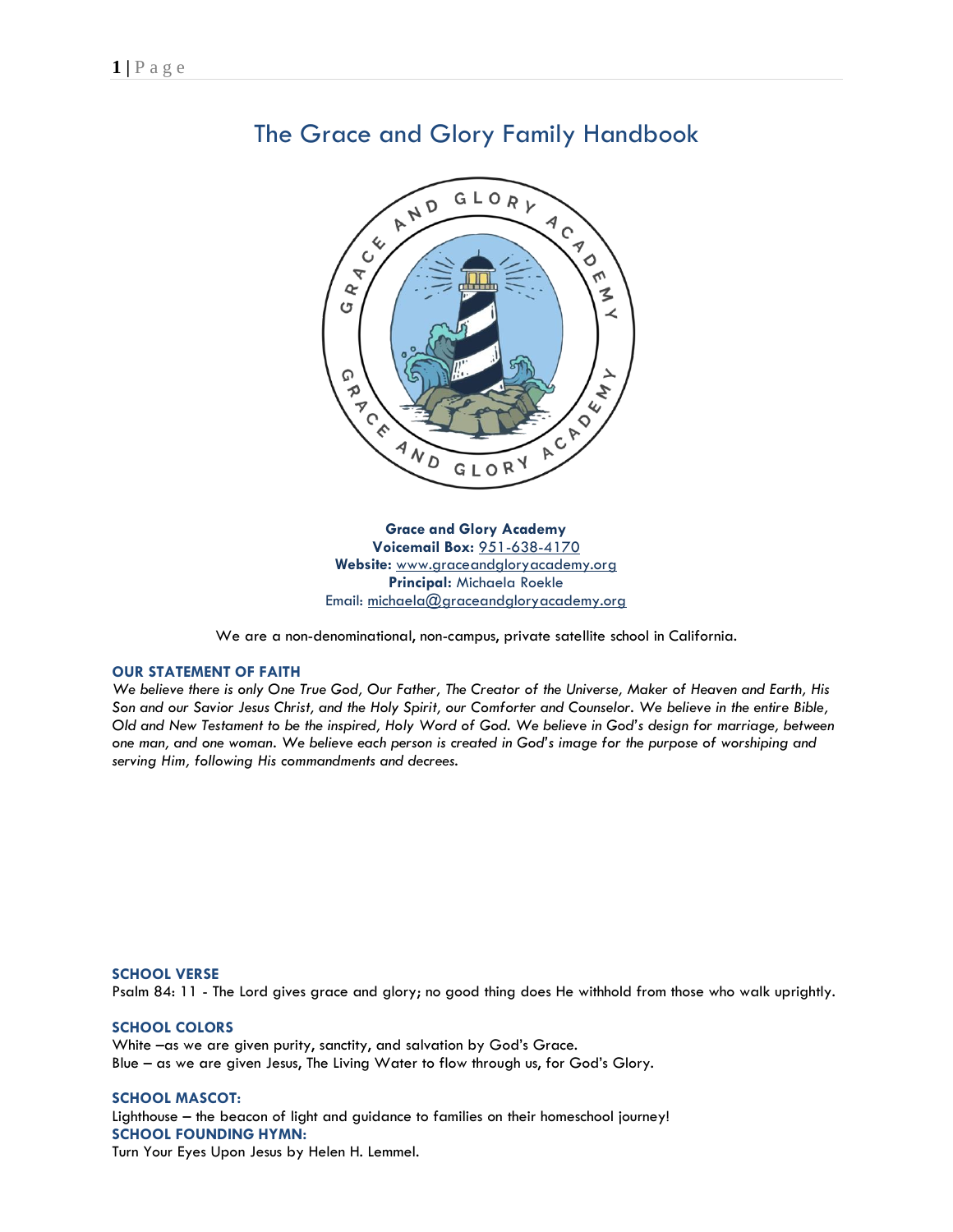# **SCHOOL CODE OF CONDUCT**

Displaying the Fruits of the Spirit, as mentioned in Galatians 5 in the Bible.

Show love – extending the gift of compassion to others. Show joy – walking in gladness regardless of circumstances. Show peace – demonstrating calm contentment. Show patience – slow to speak and slow to anger. Show kindness – exhibiting grace with a smile. Show goodness – being generous and forgiving. Show faithfulness – diligent and dependable. Show gentleness – humbly serving with care. Show self-control – physically and verbally well behaved.

# **SCHOOL ACCEPTANCE STANDARDS**

Family agrees with Grace and Glory's statement of faith.

Family shows an ability to communicate in English and teach their student in English.

Family are members of a bible-believing church and can provide a reference if asked.

Family affirms financial commitment to Grace and Glory Academy.

Family owns or agrees to purchase a computer, laptop or tablet for online records.

Family has an active membership with HSLDA.

Families of Kindergarten students have submitted a health exam signed by a primary physician, an immunization letter or copy of immunization records, and a copy of the child's birth certificate.

Families of first grade students and above have submitted a copy of your student's most recent report card as well as completed an entrance assessment.

# **COMPLYING WITH THE LAW**

Our CA state law requires that children between the ages of 6-18 must be enrolled in school. California does not have a specific homeschool law; California is one of the 12 states in which homeschools operate as *private in-home schools (or under supervision of a public school).* Grace and Glory Academy students are filed on our Grace and Glory Academy private school affidavit and daily attendance is required.

## **HOME SCHOOL LEGAL DEFENSE ASSOCIATION [H.S.L.D.A.]**

Home School Legal Defense Association (HSLDA) is an association of attorneys who defend the home schooling rights of members nationwide. One of the most comforting areas of support any homeschool family can have, is the assurance of knowing you have a team ready to defend you in any/all legal matters that may arise at any time.

We require all families to be HSLDA members and we offer a group discount code!

# **CHRISTIAN HOME EDUCATIONS ASSOCIATION [C.H.E.A]**

Since 1982, CHEA has been California's primary advocate for private home schoolers, offering educational training, webinars and events which connect families with vendors, authors and organizations. Grace and Glory Academy is partnered with CHEA of California as a Private School Support Network Member, and the Roekle's serve as Regional Board Members on the leadership team. CHEA has a blog, online store of resources and much more. Visit their website at [http://cheaofca.org](http://cheaofca.org/)

#### **CURRICULUM**

Parents are responsible for securing curriculum for their student(s). Academic counseling and guidance is available for an additional fee if needed.

All curriculum selections must be approved by an admin before usage. As a California private school, students must be taught in the required branches of study, as noted in the state of California educational code.

#### **DAYS REQUIRED**

Grace and Glory Academy set a minimum number of 165-175 educational days which must be met, in order to complete one grade level at our Academy. We do not count hours. *Any family, who notes less than 165 days on their annual attendance sheet, must provide a detailed letter stating the extreme circumstances for excessive absences.*

*(ie: hospitalization, prolonged illness or injury) Families who fall short without reason, may be not allowed to complete a grade level and may be reported to the district for truancy.*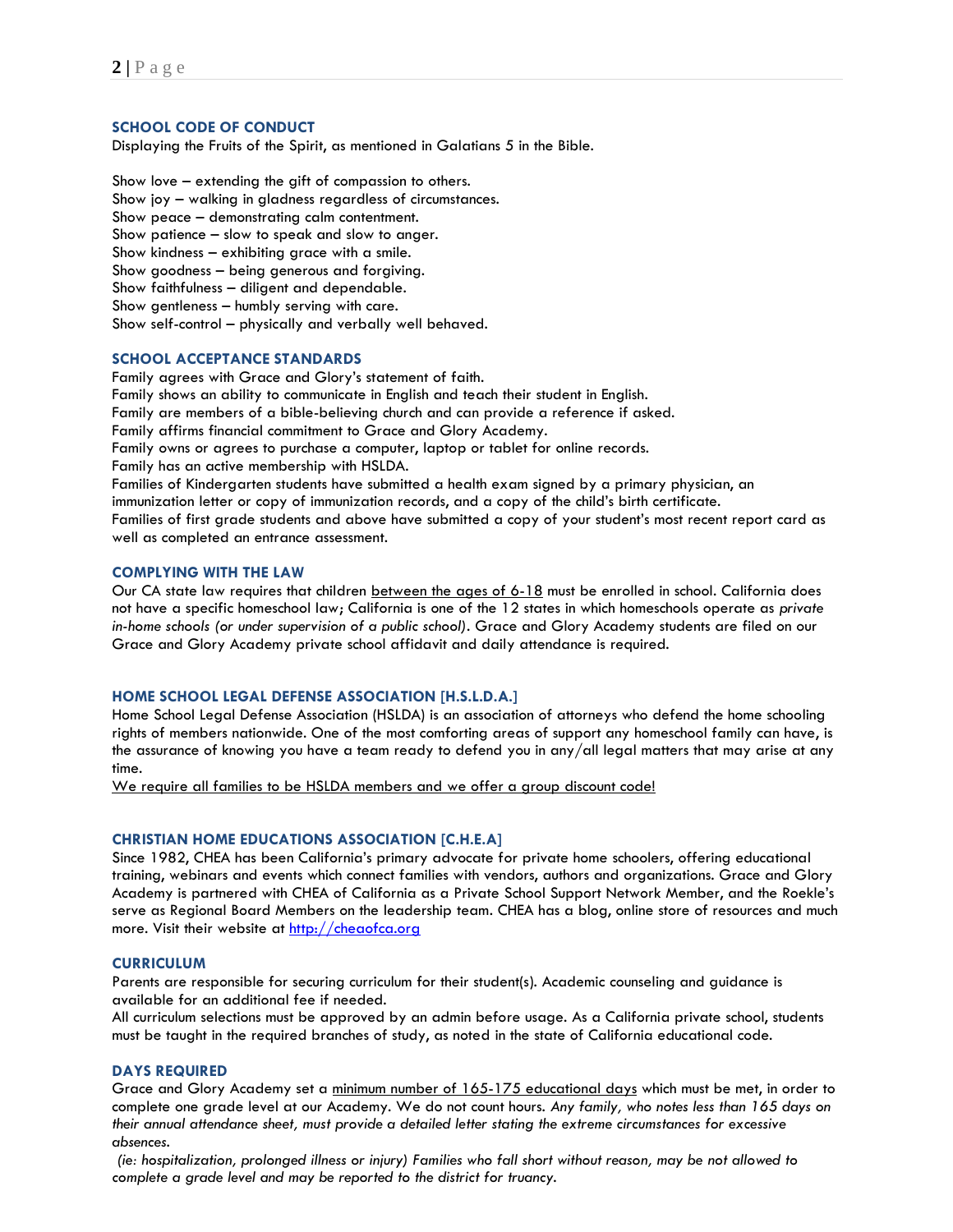#### **OPERATING YOUR HOME SCHOOL**

Our state law requires we keep a record of daily attendance for every student enrolled in our private school. Though your student should never really be absent (*aside from illness)*, you do need to keep an accurate, up to date record of your home educational days. As of the 2022-23 school year, all attendance reporting will be done through Ed Port online. We will not accept paper attendance records.

Please note: we do not have a minimum number of minutes per day required to determine a "school day." The amount of time spent on homeschooling will vary by grade level and by family.

#### **GRADING + COURSE OF STUDY**

Our Academy requires an annual report card submitted for all students, through Ed Port online. We have approved grading scale for parent-teachers to follow. The academic and the behavioral sections must be completed on the report card.

Our Academy requires an annual Course Of Study to be submitted for each student(s) online; all grades K-12. If at any time during your academic year, you decide to change or remove curriculum, classes, videos, books or courses out of your student's educational plan, you must log in to the online portal and update your student's status.

# **TESTING AND EVALUATIONS**

It is important in your day-to-day schooling to evaluate your students understanding and progress. Testing can be verbal, written, project-based or multi-media. **Evaluations are required at Grace and Glory in 6th, 8th and 12th grades.** We will also offer a list of educational goals and milestones for our parent-teachers to utilize in their homeschooling.

#### **IEP (Special Needs/Individualized Education Plans)**

Grace and Glory may accept new IEP students on a case-by-case basis. We do not offer any government/state special services because we are a private school. If your student is coming from a traditional campus school with an IEP, our Grace and Glory Principal has the authority to update/remove the IEP – based on proof of evaluations and meeting with student's parents.

Students who are operating at two grade levels behind or more, must automatically have an IEP on file to continue schooling under Grace and Glory Academy. IEP Students must have an annual Grace and Glory Goal Sheet submitted online. Annual IEP meetings are a conducted privately for an additional.

#### **STUDENT FILES**

Upon your signed approval, Grace and Glory will request the permanent, cumulative file(s) from your student's former school. All files are kept locked and viewed only by our school leaders. Files will not be shared with others without your permission. Files contain school ID pictures, report cards, attendance records, logs, notes, waivers, awards etc. If your student is beginning Kindergarten, we will create a new cumulative file for your student. If you have been with Grace and Glory and apply for a new school, that school has the right to request screening information from us, about your students' academic performance, behavior, and your family financial commitment.

#### **FAMILY FELLOWSHIP/FIELD TRIPS/ACTIVITIES**

Academy activities such as field trips and parks days are coordinated/planned by volunteers, multiple times each semester. We may or may not have someone from our administration or school board, attending the activities. Field Trips may be free or cost a fee. Our school also offers unique seasonal events planned by our administration. Please refer to our school calendar for details. Participation is always optional.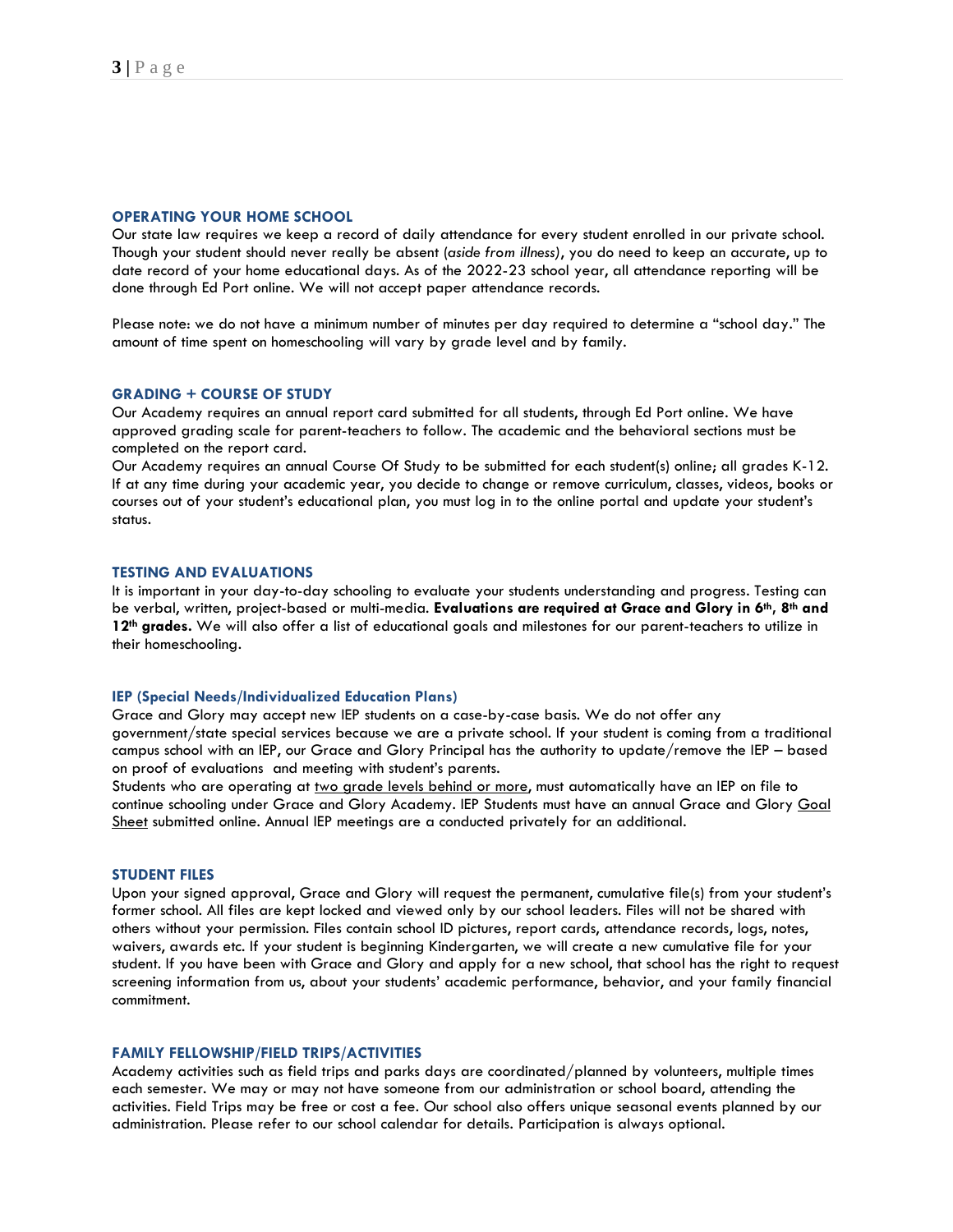# **RECOGNITION/PROMOTION**

Since every student is studying different types and levels of curriculum at home with their parent, Grace and Glory Academy does not offer Academic Awards/Certificates.

Each year, we do strive to offer a Promotion Day – a special time to recognize our student's hard work as they have completed one grade level. We offer the option for your student(s) to receive a Fruit of the Spirit/Character Quality Award. We offer recognition for Kindergarten Graduation, Sixth and Eighth Grade Promotion. We do not hold an official graduation ceremony for Seniors at this time. (our Seniors are given multiple choices for ceremony options)

#### **FINANCIAL COMMITMENT**

Grace and Glory Academy is a recognized 501c3 non-profit organization in the state of California. Our school pays annual federal and state filing fees, CPA, Accounting and Legal fees– as well as web and email maintenance fees, insurance and office fees, thus, we have set our enrollment pricing accordingly to cover these ever-rising costs.

Families must affirm a financial commitment to Grace and Glory Academy. Fees are non-refundable after being submitted. If your student is enrolled anywhere from 1 to 175 days in our Academy, your tuition must be paid. We do not prorate fees.

## **FAILURE TO KEEP YOUR COMMITMENTS**

If your family fails to keep your financial commitment or fails to submit required record keeping information, you can expect the following action:

First, a penalty fee of \$40 for the first late submission will be applied. Then, a \$50 penalty will be collected for the second instance. IF there is a third instance where a penalty is needed, that is grounds for dismissal.

# **DISMISSAL STANDARDS**

Parent-Teacher proves to be unwilling/unable to fulfill your teaching responsibility.

Parent-Teacher proves to be unwilling/unable to deal respectfully with our school leaders.

Parent-Teacher proves to be unwilling/unable to fulfill your financial responsibility.

Parent-Teacher provides to be unwilling/unable to faithfully submit academic records in accordance with our Academy set time frames and deadlines.

Parent-Teacher, Student or Family has violated any handbook terms.

Parent-Teacher, Student or Family has acted in verbal or physical misconduct or violence.

Parent-Teacher, Student or Family has vandalized property.

Parent-Teacher, Student or Family has been found in the possession of drugs, vape, alcohol, cigarettes or marijuana.

Parent-Teacher, Student or Family has proven unwilling/unable to work with our school board and administration at fulfilling your educational commitment to Grace and Glory.

# **SCHOOL SERVICES**

1) We will file **a private school affidavit** with the state of California annually.

- 2) We will keep **professional** files and records, offer teacher training and encouragement.
- 3) We will **create and/or maintain student** cumulative records and health reports.
- 4) We will **oversee high school transcripts** and issue diplomas to all eligible graduates.
- 5) We will **manage the transfer** of student records, to/from other schools as needed.
- 6) We will **provide a School-To-Home online platform** to collect attendance and grades.
- 7) We will **provide a school picture day** and school identity outside of your family home.
- 8) We will **alert you** of California state or nationwide legislative action pertaining to homeschooling.
- 9) We will **connect you** with homeschool counselors, tutors, or faith-based mentors as needed.
- 10) We will **equip you with tools like:** Assessments, Learning Style Quiz, Early-Learning Tips, Suggested Curriculum List and a Directory of Southern California Classes/Activities.